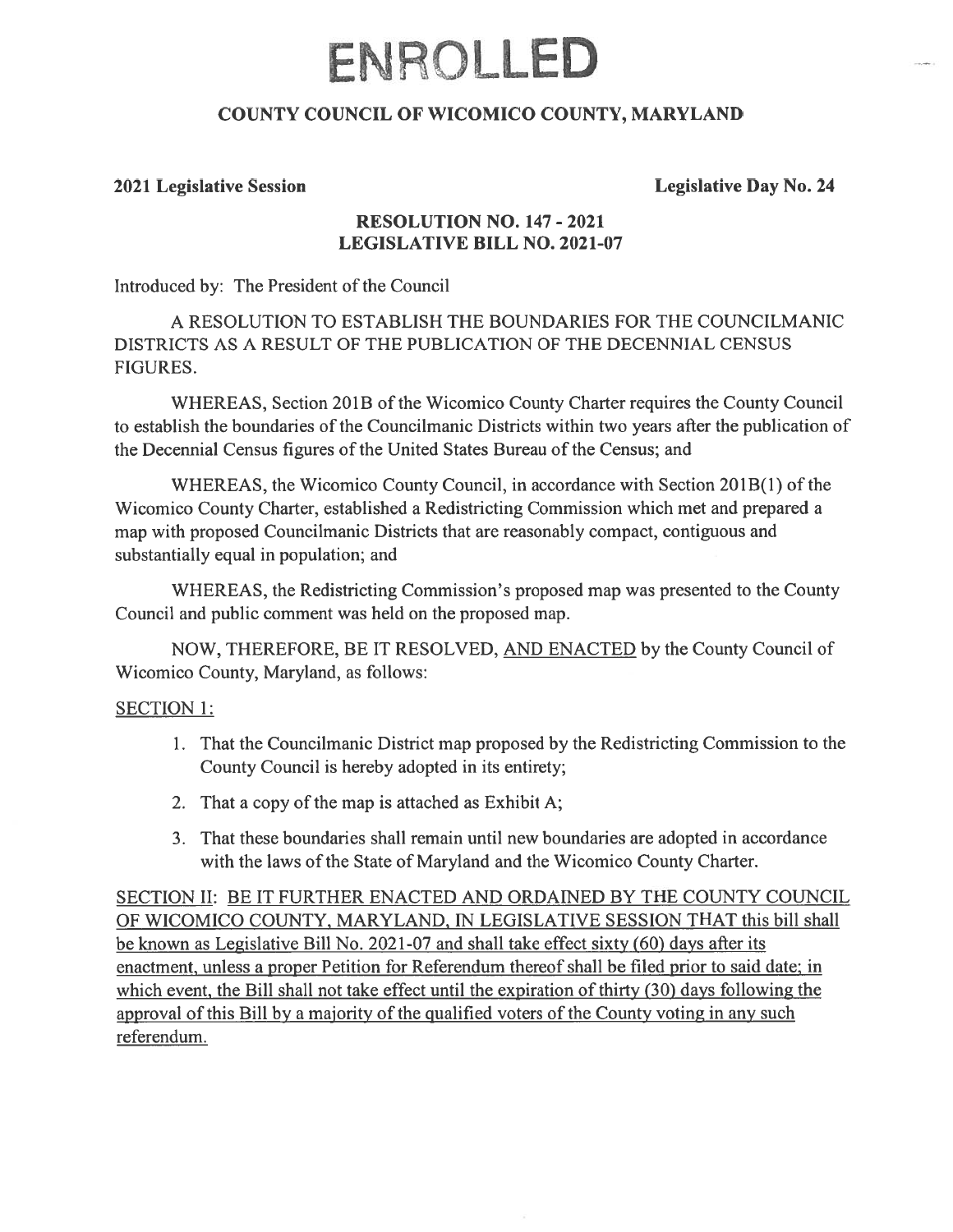DONE at Salisbury, Maryland this 21<sup>st</sup> day of December, 2021.

ATTEST: COUNTY COUNCIL OF WICOMICO DONE at Salisbury, Maryland this 21<sup>st</sup> day of December, 2021.<br>COUNTY COUNCIL OF COUNTY, MARYLAND (SEAL) Laura Hurley, Council Administrator John T. Cannon, Council President

**CERTIFICATION** 

THIS RESOLUTION/LEGISLATIVE BILL was Adopted Adopted with Amendments Failed Withdrawn by the County Council on December 21, 2021.

Certified by **NUWA** Laura Hurley, Council Ad<mark>u</mark>ninistrator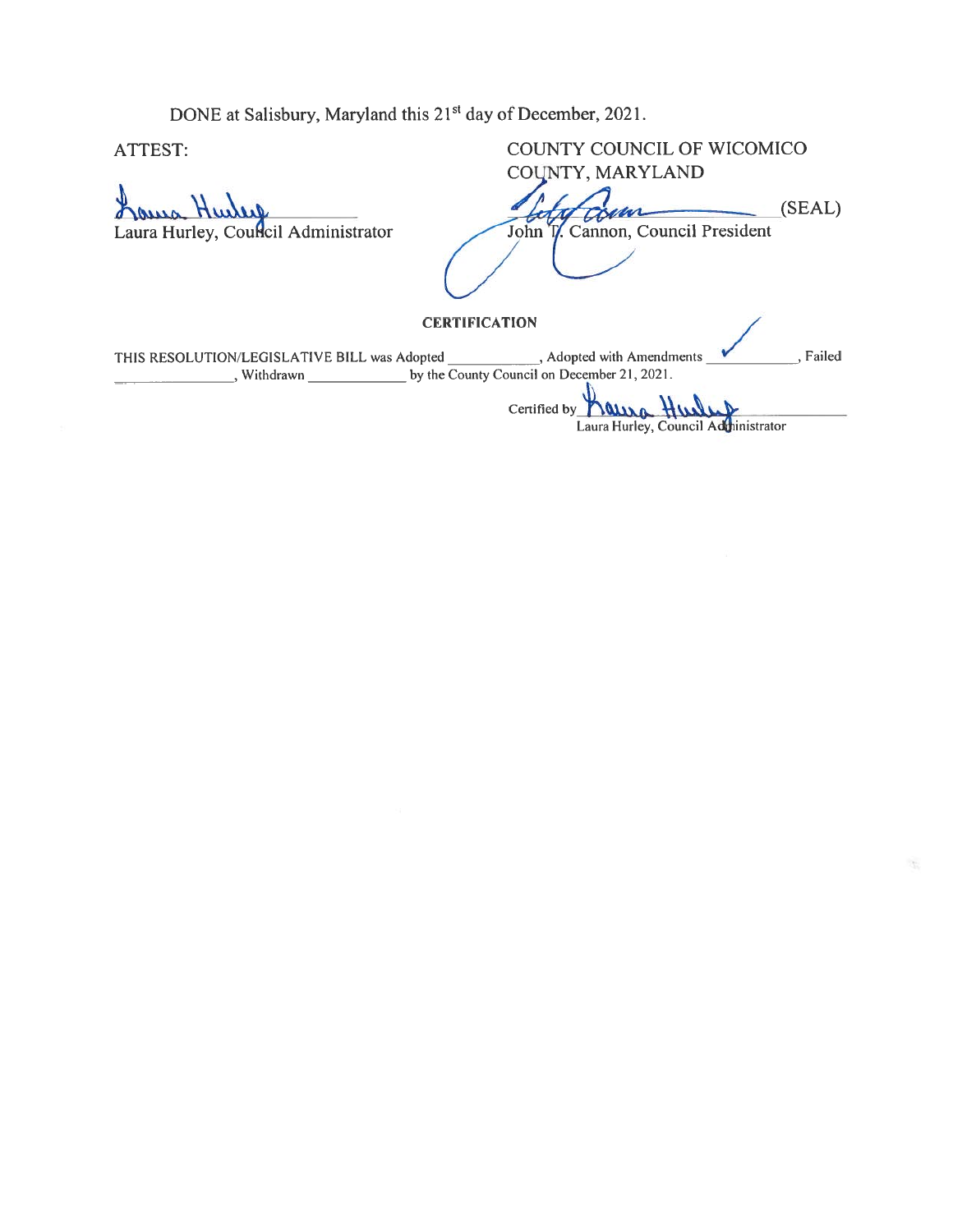